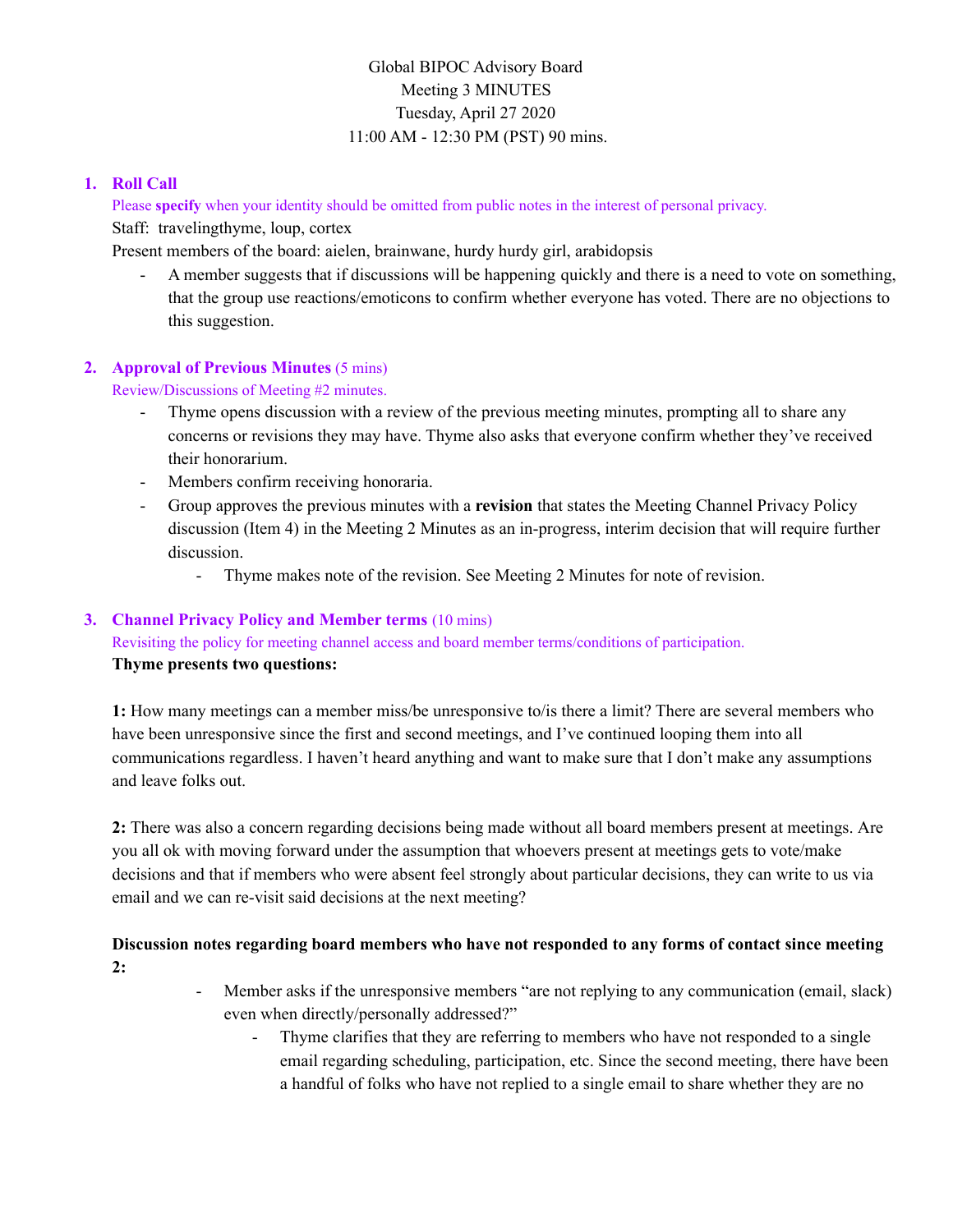longer available or still interested in participating. Thyme has continued to include those members in all communications so far.

- Member suggests that those who have been unresponsive could be sent an email inquiring about their participation and giving them a deadline of X amount of time to confirm their board membership.
	- This suggestion is met by check mark emoticons, confirming that present members are in favor of this approach
	- Thyme will reach out to members and re-confirm participation of board via email; will give them a 2 week time limit to reply

#### **A note on Question 2:**

- While responding to the proposed questions  $1 \& 2$  above, members stated they are on board with Thyme's suggestion that:
	- The board will move forward under the assumption that whoevers present at meetings gets to vote/make decisions. If members who were absent feel strongly about particular decisions, they can write to us via email requesting that we re-visit said decisions at the next meeting.

#### **Discussion notes regarding meeting attendance (Question 1):**

- Member suggests 5 meetings is the cap for absences
	- Member asks if there should be a different number allowed depending on whether the missed meetings are consecutive?
	- Member also mentions that the number of missed meetings acceptable might depend on frequency of meetings (monthly or twice monthly).
	- Member chimes in that a possible scenario would be "X number if spread out over the year, but a smaller number if missing consecutive meetings".

#### **Notes on the Question of Channel Access**

#### \*For contextual clarity\*

After discussion among the board at meeting 2 regarding meeting channel privacy policies, Thyme adopted the channel policy proposed by some of the board to keep meeting channels locked and accessible only to members who were present at a given meeting. In hindsight, the policy was unclear and there seemed to be conflicting interpretations among the board, including Thyme, so there is need for clarification.

Following this policy meant that an active member of the board was removed by Thyme from meeting channel #2, as they couldn't make it to the meeting despite intending to be present. This member emailed Thyme informing them that they did not agree with the policy and left the board as a result. Thyme followed up with the board via email to clarify whether this was the intended policy action, and whether there was room to reconsider/re-configure the policy. This discussion has been re-opened to further discuss the concerns raised via email the past few months, and to gain a clearer understanding of the policy and consider its impact on absent members.

- A member reiterates their point from previous meetings that each meeting channel should only remain private and accessible to those who were present. Future members can read the minutes to get caught up. They provide a link to additional information around the importance of channel privacy and maintaining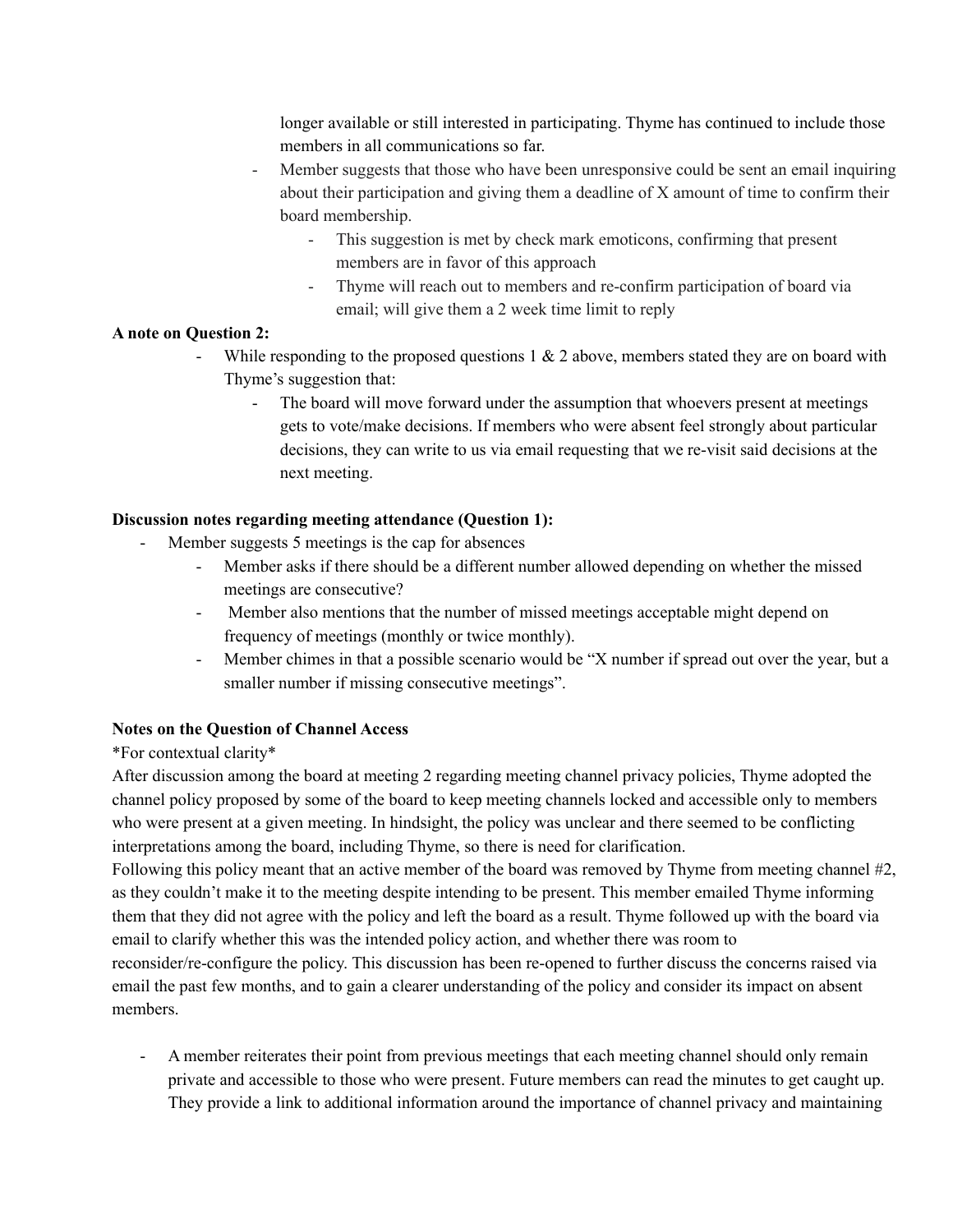privacy practices that ensure the things that are said in confidence to only the individuals present are not weaponised in the future by new members. Link here:

<https://puzzling.org/technology/software/2020/06/delete-your-free-slack-backlogs/>

- Member mentions that it is "important to bear in mind that the board should be publicly accountable to the Metafilter community/members, especially because it is in a position to influence changes for the community".
	- Member agrees and does not believe their suggestion is in conflict with the point made. They suggest that minutes are meant to serve the purpose of transparency and accountability, and that perhaps there should be an improvement to minutes if they are lacking in those qualities.
- Thyme asks, "if let's say I am a board member, and I missed this meeting but I do intend on continuing participation, should I be included in this meeting's channel or removed from it? Because that's how I moved forward and removed 2 members from meeting channel 2, one of which took issue with that. I'm open to taking any direction with this."
	- Member thinks that if a member misses a meeting but intends on staying with the board, they can catch up by reading the minutes. They are also open to including chunks of transcript in the minutes if that makes the minutes more clear and useful as a record.
- Members discuss the possibility of the meeting minutes requiring more detail and improvements being made for them to be transparent.
	- Member says that improving the minutes may be an avenue to explore. Additionally, wonders if locking absent members from channels might result in board members saying certain things they would not otherwise say to absent members - could cause confusion/politicking
- Member asks "What might the difference be, then, between meeting minutes and the meeting channel transcript - such that the transcript would not be permitted to be seen by the absent members?"
	- Another member responds with an example where they might share a particular experience with a user and name them in meetings or even share a personal anecdote, and in the minutes that person's identifying specifics could be left out of the public minutes.
	- Thyme states they are ok with detailed transcripts being included as long as members communicate their concerns around privacy issues.
	- Thyme provides additional information about the users they removed from meeting 2's channel and the concern that was voiced around that action. Thyme also shares their personal feelings about full meeting transcripts being open to the public, but are open to altering minutes to be more detailed and specific.
- Members are in agreeance regarding private details remaining protected from transcripts, and not sharing full transcripts with the public.
	- A member re-raises the issue in question whether the channel should be available to fellow board members that were absent.
- A member shares that they'd prefer channels to be open to current board members and that access should be revoked once they are no longer a part of the board. They are also unsure about new members having access to past channels.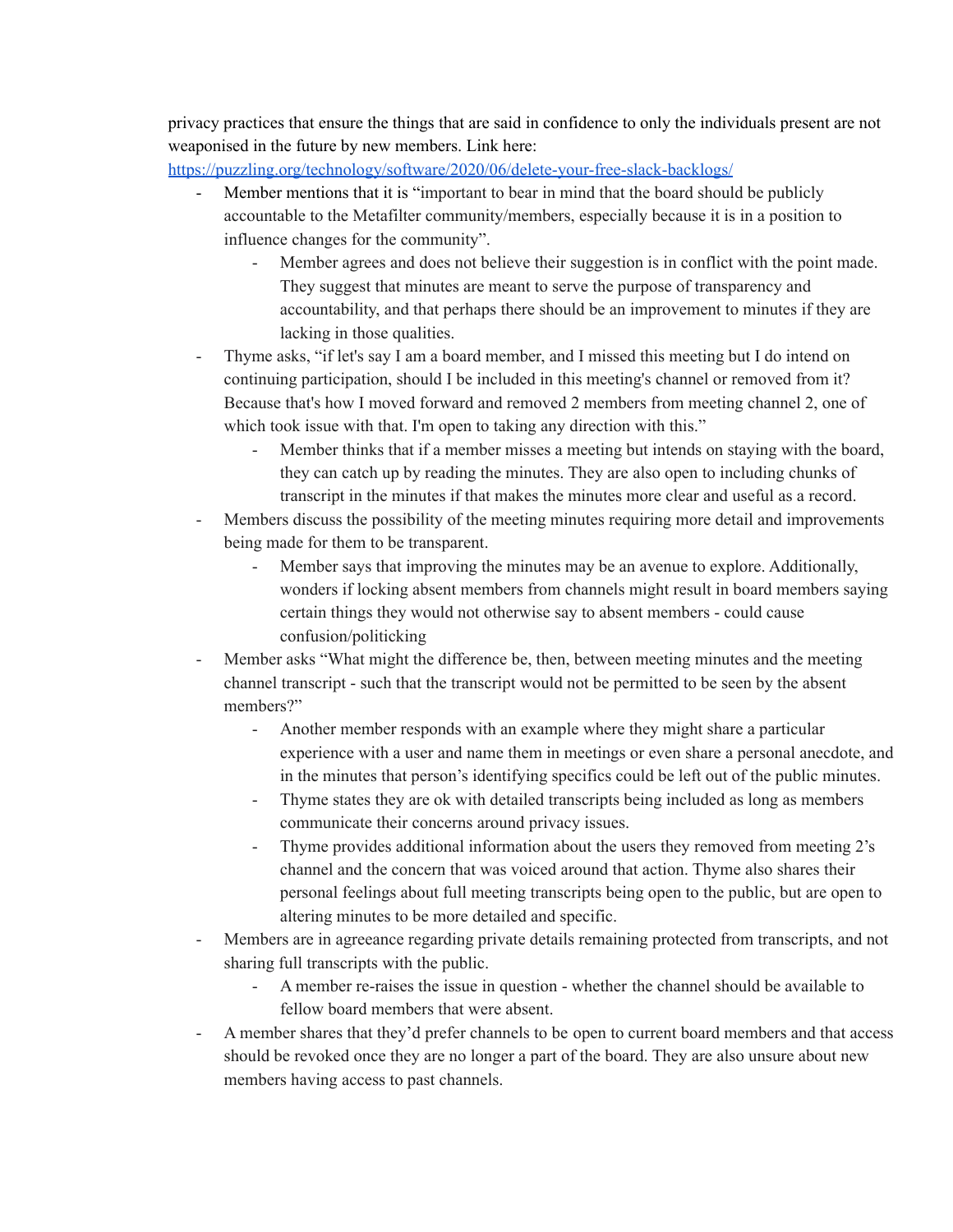- Thyme suggests the following: I will include more detail in minutes, if someone requests for additional details to be specifically included, I will do so and will not include usernames unless stated. We can continue with "Only members who were present for a meeting will have access to that channel, if a current member missed a meeting, they can access the minutes"
	- Member states that they'd be ok with a current member who missed a meeting to still have access to the channel if it would bring them comfort and if all board members are confirmed to be actively participating when they are able.
- Thyme summarizes the proposed policies to adopt:
	- #1. current board members having access to channels regardless of attendance
	- #2. new members having access to only the meeting they joined and beyond
	- #3. old members(those who left) being removed from channels
	- It is noted by a member that it is up to the individual to anonymize information before sharing. They think that transparency and past context is important for engaging in transformative work and that disallowing newcomers access to past context prevents access to information that may include safety concerns of their own. There is also the issue of locking previous channels as false security - one that will not guarantee safety
	- Discussion is going over time, Thyme suggests selecting a temporary policy that can be revisited.
	- Members agree to adopt Thyme's bullets 1 & 3 leaving 2 to be discussed further.

#### **In summary:**

Board will move forward with #1 current board members having access to channels regardless of attendance and #3 old members(those who left) being removed from channels. **#2** (new members having access to only the meeting they joined and beyond) has been **tabled.**

Thyme will individually email board members and give them 2 weeks to reply with their intentions for board participation, after that 2 week period, Thyme will update roster and meeting channels.

#### **4. Moderator participation** (10 mins)

#### Role of staff at board meetings.

Thyme prompts the board to consider their position on the topic of non-BIPOC moderators being present in the channel during meetings. Some members have raised concerns over non-BIPOC mods attending the board meetings, and that the meeting space would feel safer and more open if it were limited to BIPOC.

- Members discuss the importance of free, healthy discussion that is BIPOC-only, the reach and purpose of the board in terms of decision-making power and the pros/cons of having non-BIPOC moderators present.
- Thyme mentions that for their role as a facilitator, having non-BIPOC mods present is helpful in that they are available to answer questions where Thyme may not have enough experience or knowledge.
- Member suggests that BIPOC have a space to discuss freely and "...if discussion with non-BIPOC mods is needed, that could be kept to a separate part of the meeting". (a separate channel)
- Member shares that they would like an on-camera portion of the meeting, that is BIPOC-only, while meeting channels via slack are attended by non-BIPOC mods who are only present to listen mostly.
- Member mentions they did not prefer BIPOC-only MeTas as they felt less conducive to their participation than MeTas where moderators were allowed to speak.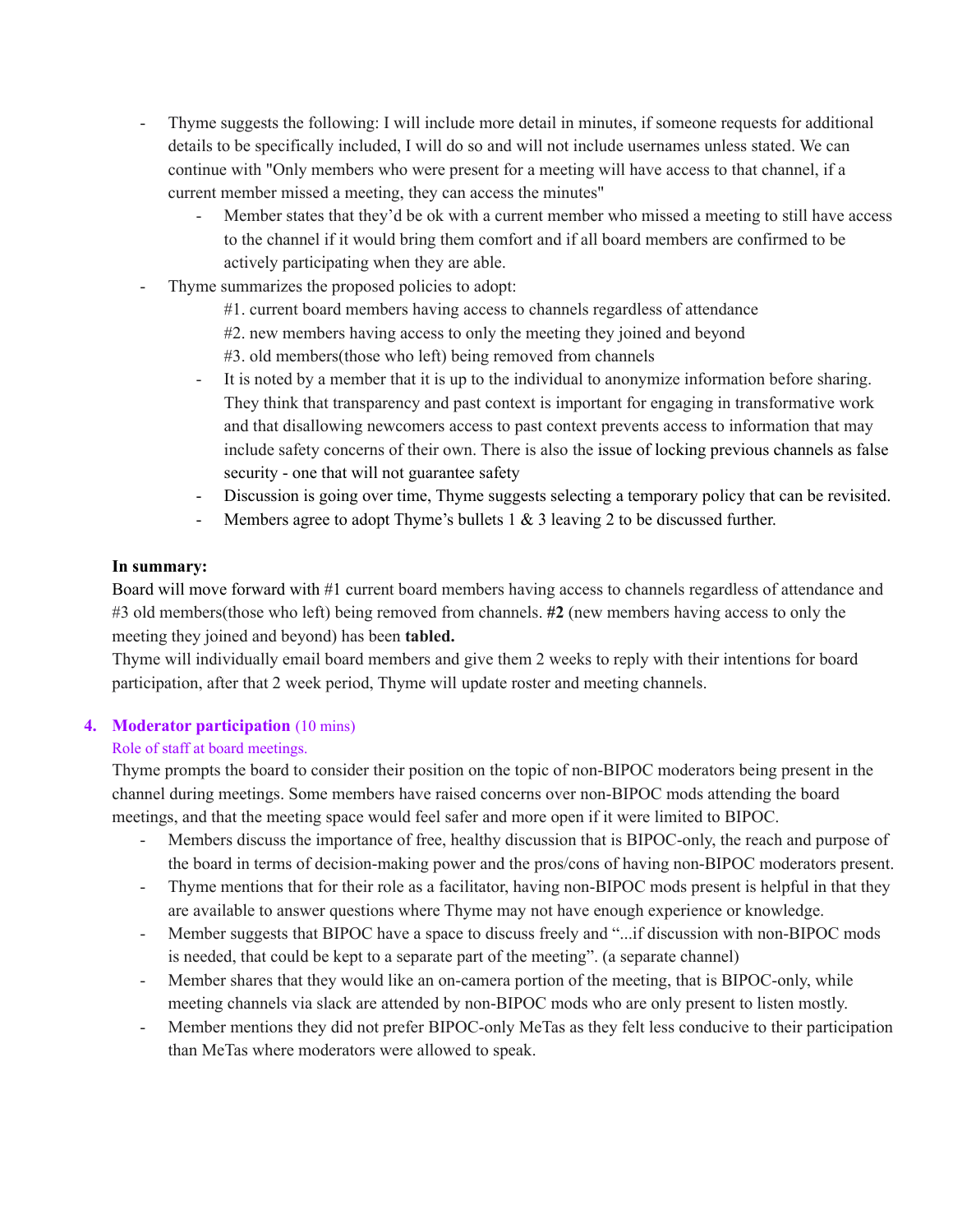- Member shares that the goal of the board is unclear and in order to have independent input on changes, moderator presence is not preferred, with concerns about POC users expressing concerns about feeling marked as problem users.
- Member raises concern that a point of conflict has been rapid responding from mods that have led to misunderstandings; "allowing time to absorb suggestions and output from the board post meeting gives room for a deeper appreciation of those concerns".
	- Member expresses that they'd be happier knowing that non-BIPOC mods were hearing members out in meetings.
	- There are concerns around having safe, free discussion spaces that will not be biased/influenced by non-BIPOC moderator presence in meetings.
- Member shares resources about optimizing safe spaces:
	- <https://theunitofcaring.tumblr.com/post/100561778176/safe-spaces-and-competing-access-needs>
	- <https://kyraneko.tumblr.com/post/645743367258554368/shinelikethunder-modularnra40>
- Member shares that they want a space where they can speak with other BIPOC freely about MeFi issues to create action items for mods, and would like the opportunity to also address the mods and ensure that they hear what's being said. These things can happen at separate times?
- Thyme suggests having separate channels. One for BIPOC-only to discuss privately, and one where staff brings forth questions/ideas/opportunities for feedback in a space where all are present.
- In the interest of time it is suggested to move onto the microaggressions report by loup.

# **5. Microaggressions Update** (10 mins)

# Report on microaggression efforts.

- Loup shares that they have been working to update the Microaggressions and Guidelines pages. With a final product with 3 main goals:
	- Being more clear about the behavior we want to foster and encourage.
	- Be extra clear about the type of content that is not Okay in the site (particularly with the latest update to the microaggressions)
	- Apply them more and more in the moderation day-to-day work
- These pages are not final and will evolve with time.
- Member asks if there are anecdotes or data trends to determine whether these improvements have improved site behavior?
	- Loup states that they currently don't have a specific date on the impacts but that these changes have helped to work out differences with members who fail to see why their engagements may have been considered inappropriate.
	- Member mentions that they've noticed more engagement from moderators in deleting micro aggressions and addressing users directly.
	- Loup states that the goal is to have mods pointing out those microaggressions, as it is not the responsibility of users to have to explain themselves repeatedly.
- Thyme suggests putting the rest of the discussion items on next meetings' agenda and plans to coordinate a meeting for 2 weeks from now.
- Meeting adjourned.

# **6. Statement of Commitment** (10 mins)